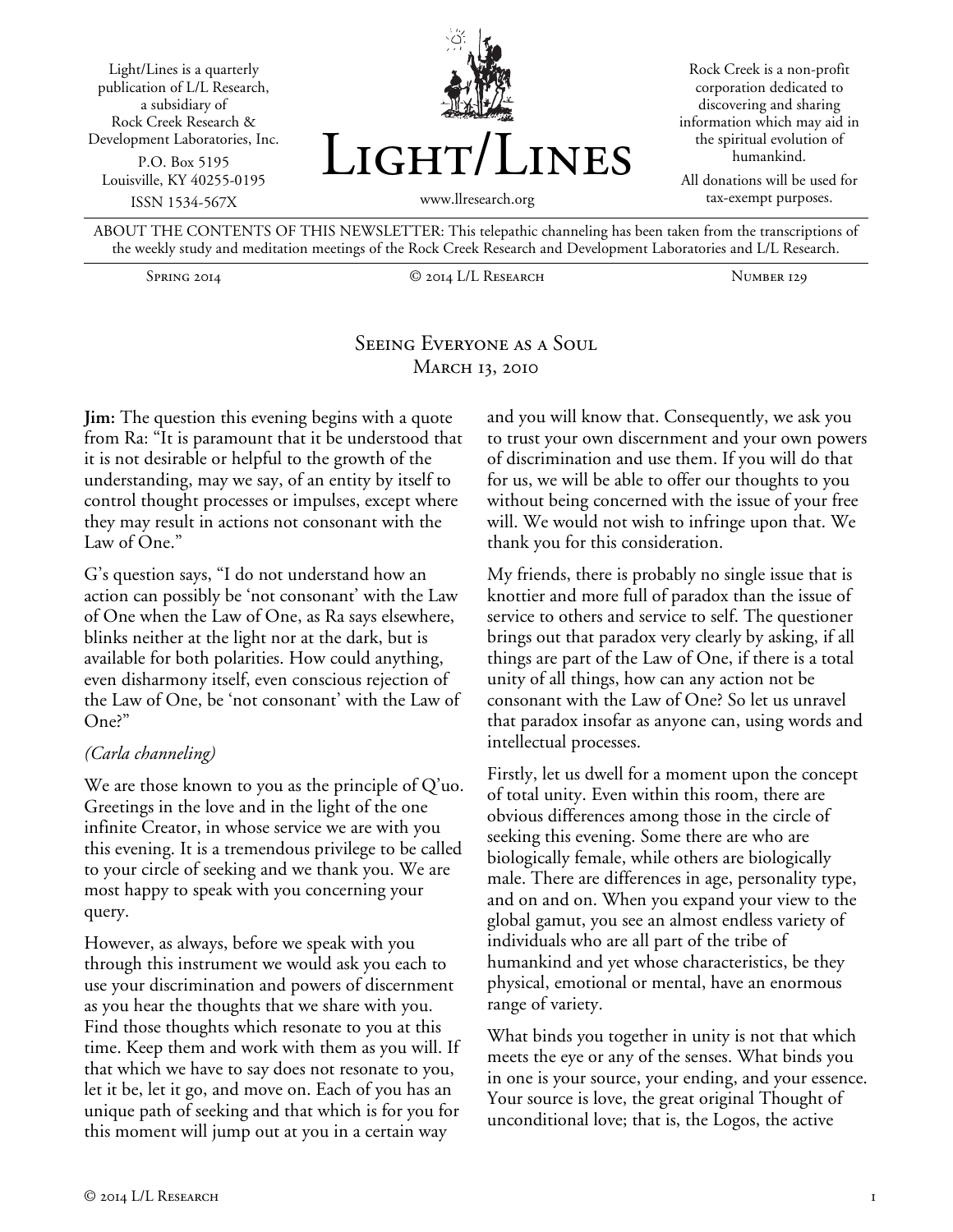principle of the Godhead. This thought of love, combined with light by the use of free will, has created all of the illusions of all of the densities of your infinite creation. And it has peopled these illusions with sparks of the Godhead principle, which are each of you and each of us and all beings that there are. This is your commonality: that you were created of love and that you are connected.

Many of these connections are unpotentiated, yet they lie awaiting potentiation whenever you connect, consciously or with less consciousness, with another. Even the moments as they pass form patterns of connection which are infinite. Even if you touch another's aura for an instant and you are to some degree aware of that connection, it will last forever, potentiated and of a certain type and intensity.

You are those who store and who expend energy. A light within you moves ceaselessly through your energy body and back to the one infinite Creator. And you use that light, you color that light with your intentions more than with your innate distortions. Your power to intensify and potentiate the light that is passing through you stems from your growing awareness that you have a will and that you can use that will to set your intention and to create the universe that you wish, and that you choose to create.

And, you are one in your ending, for you are fellow pilgrims walking through experience after experience, gathering the sweetness of every flower, the poignancy of every sadness, the horror of every tragedy, witnessing, amassing, sorting, analyzing, using the experiences that you have, constantly transforming yourself by that which you choose to see, that which you choose to understand, that which you hold and that which you release. Your path, while unique, has an inevitability in its general arc, for you shall, in the fullness of time and space, circle back to your source and be taken up again in that Creator for whom you yearn, for whom you live, and for whom you are gathering these experiences, these impressions, these moments of pure witness, these transformations that change the Creator's knowledge of Itself.

On this level of consideration, there is no concept of that which is acceptable or unacceptable, for all is one in its ground, its beginnings, and its endings.

And that which, on another level may be considered not consonant with appropriate choices for service to others are, on this ultimate level, not considered at all, for they are all shades of color which, when taken as a whole, become pure white light, through densities of purification and refinement.

The level at which each of you in this room and each of those upon Planet Earth at this time are working with the Law of One, paradoxically enough, is a level in which you are asked to discriminate between that which is polarized toward service to others and that which is polarized toward service to self.

In our humble opinion, questions of what is service to others and what is service to self are endlessly subjective. One cannot create a dogma or a creed of service to others. In the history of your planet, attempts to do so have always failed.

Certainly, in the main and in general, one can say, "Thou shalt not steal." "Thou shalt not commit adultery." "Thou shalt not use the name of the Lord in vain." "Thou shalt not have any others gods but the one God." "Thou shalt not build graven image," and so forth. Yet, as soon as you raise a temple of truth or a pillar of rule, rightness or righteousness, you simply beg for that exception that proves the rule, that anomaly that undoes the pillar of truth.

You must see that service to others and service to self are very individually judged, felt and manifested in your own life and not that of another. Yet what is intended or meant by saying it is a prerequisite of graduation from Planet Earth that one polarizes towards either service to others or service to self, is that very simple and clear principle of polarization.

While it is subjective, to a certain extent, as to how you polarize towards service to others, the idea of serving the Creator by serving all other selves as if they were yourself is a solid principle, lucid and clear. Although there are many ways to approach the concept of what is service to others, there are probably two basic ways in which one may move in order to determine how to make decisions for yourself when you come to a point of choice as to how you shall treat a self within your kingdom, within your creation, whether it be the self or another self.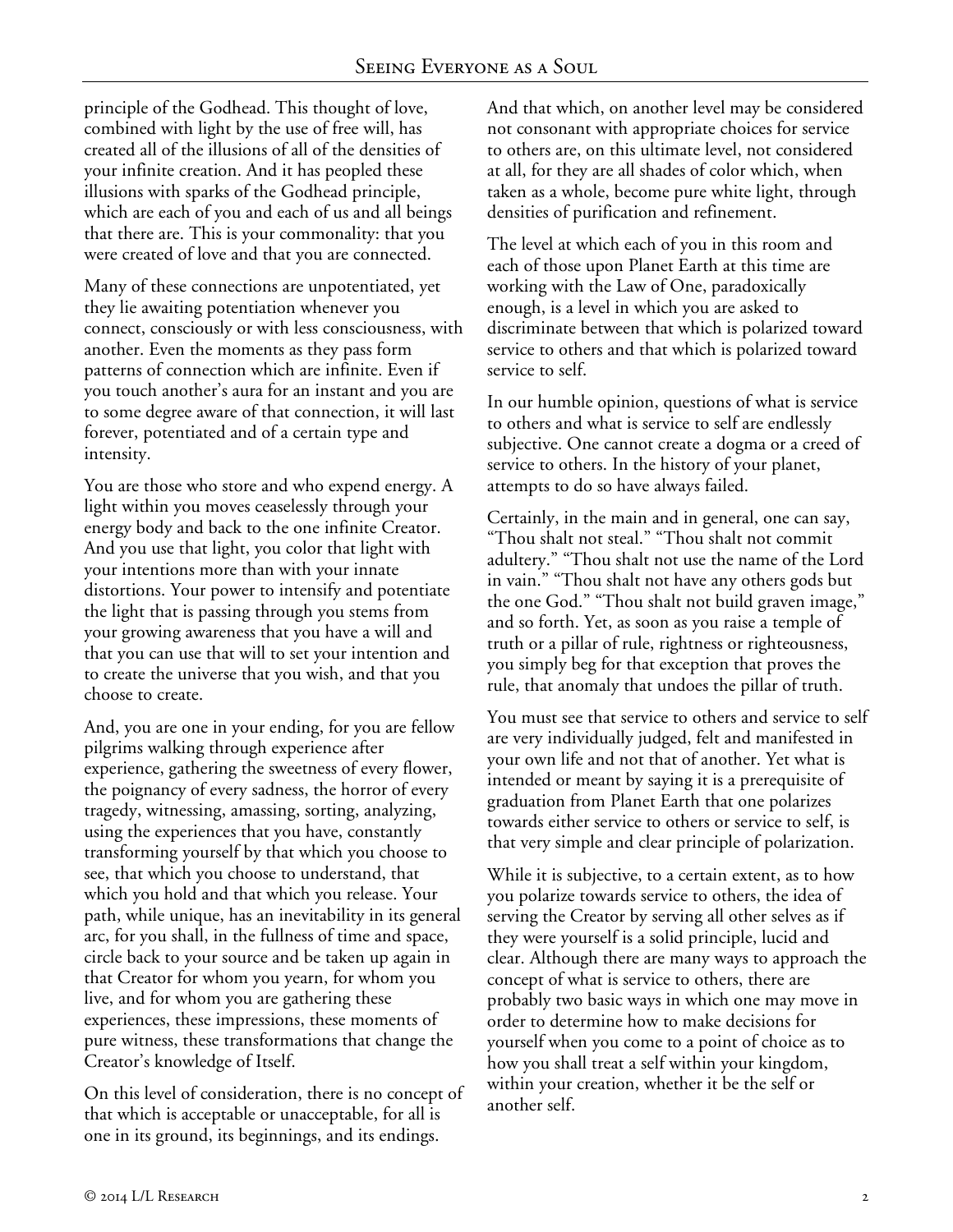One way is to focus intensely and persistently upon the Creator, seeking the Creator's face, hungering and thirsting for the Creator and encouraging yourself to become more and more sharp-set with that hunger, more and more dry with that thirst for devotion, for prayer, for praise, for thanksgiving, for practicing the presence of the one Creator.

And when you do that and you come to a choice point, you can cry out,

# *(Singing)*

Lead me Lord, lead me in your righteousness; Make thy way known before my face. For it is thou, Lord, the Lord only that makest me dwell in righteousness.<sup>1</sup>

This is a way of devotion, and when you pray, "Lead me Lord," you shall be led. For the spirit is quick to answer the call and angels flock to one who seeks not the kingdom of this world but the will of the Father.

Yet many there are to whom the way of devotion is a dry and arid desert. To those we encourage the way of the mind and the heart. You can ask yourself two questions if you follow that path. You can ask yourself, "Analyzing this moment, analyzing this point of choice, where is the service? Where is the love?" And in 99 cases out of 100 in your life you can reason out how to act is such a way as to help another entity.

When you move to the second track of that and engage the heart again, you are simply asking yourself, "Where in this choice does my heart open?" "What choice makes me feel energy moving through my heart?" "Am I increasing unity? Am I increasing love? Am I increasing hope? Am I offering consolation, support, sympathy? Am I listening?" All of these are ways of saying, "Am I opening my heart?"

It is almost as if there was a tide of judgment in the world that wants to put out the light, that wants to make differences that judge people, that wants to make people not okay. And against that rising tide of darkness stands the candle, the frail, feeble, flickering candle of the love that is moving through your heart at this time. Yet all of the darkness in the world cannot put out the light in your heart. So, "this little light of yours, you can let it shine," without fear that by loving, instead of judging, you shall be diminished in some way.

And it is at this level, at the level of choice of polarity, that the ones known as Ra were speaking when they said that all things are acceptable in the realm of thought and action as long as they do not infringe upon another. Clearly, at this moment, the one known as Ra was speaking of how to serve others and how to increase positive polarity. The one known as Ra, just as the one known as Hatonn, and the one known as Latwii, those who make up the principle of Q'uo, are those who come to this circle of seeking as representatives of the positive polarity. It is the positive polarity that we attempt to share through our conversations with you. And when dealing with positive polarity, the very first rule is the rule of free will. Called a law or a way, free will is primal. Your rights as a spiritual entity as well as a physical entity under the Law of One, positive polarity, end at the tip of your nose, the end of your fingers and your teeth.

In other words, it does not infringe upon others to think what you will. To say that which you think is an unpolarized act unless it comes under the discipline of service to others. Thusly, the one known as Ra was attempting to say that it is part of the exploration of who you are to think thoughts of 360 degrees of possibility. But to engage others without their request in such unpolarized thoughts is not consonant with the Law of One, [in its] service-to-others polarity.

If one attempts to live within the sixth-density understanding of total unity in a polarized, threedimensional and third-density illusion such as you experience, there will be profound confusion. There will be an interruption in the smooth progression of your polarity. Within third density your lessons have to do with how to magnify the light by the way you think and by the way you live. Then, clearly, if others have not requested your opinion or your action, and you press your words or your actions upon them regardless, you are no longer respecting their free will. You are no longer seeing them as equal to yourself. Rather, you have diminished them. You have ceased respecting them.

<sup>-</sup><sup>1</sup> Psalms 5:8 and 4:8 put to music by Samuel Wesley.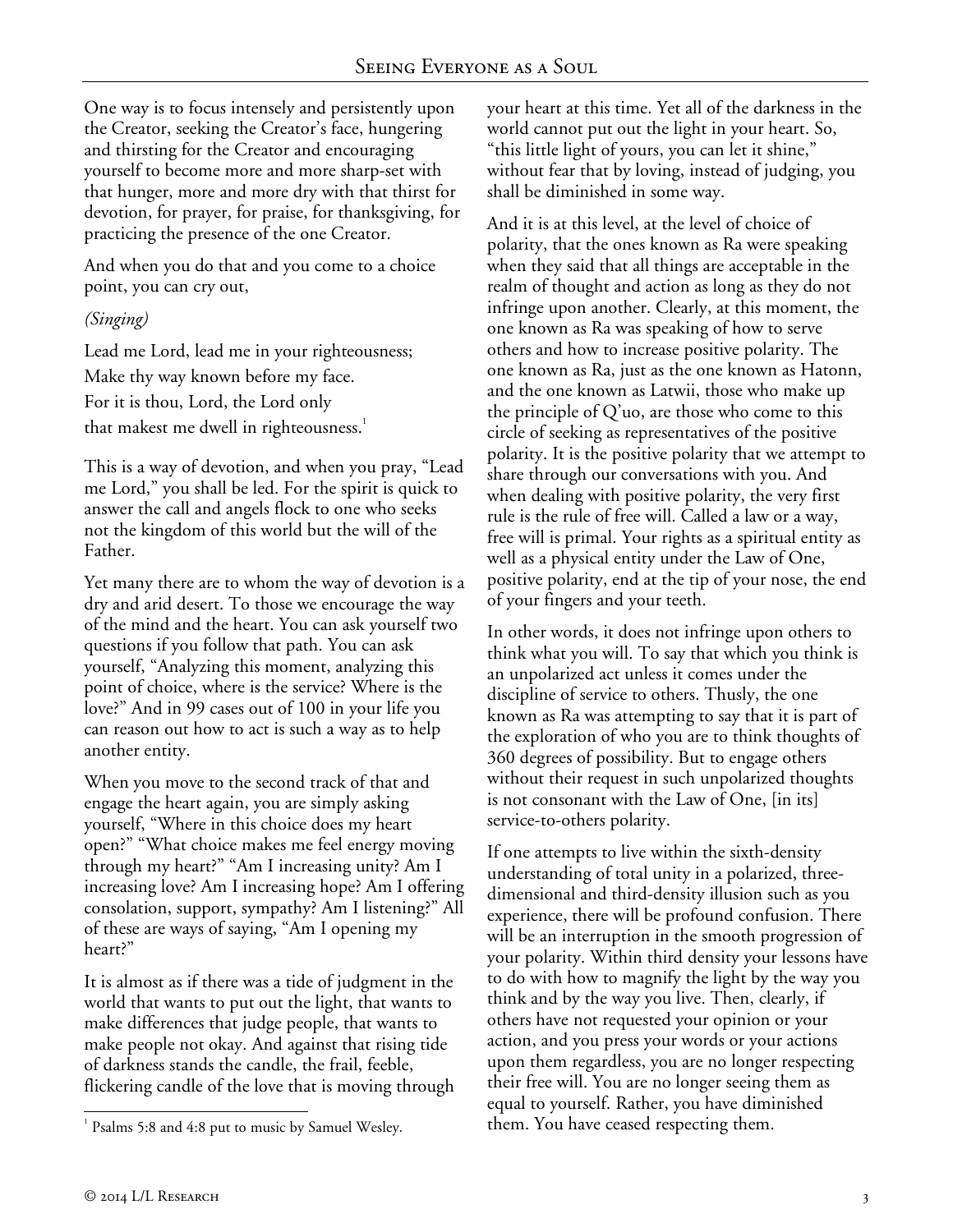The applications of this basic principle are infinite in number. An obvious infringement of this kind would be that of the entity who decides for one reason or another to prey sexually upon another human being. While such a rapist may say in court things like, "She was asking for it. I was only giving her what she wanted," in point of fact, she was not asking for it. She had a free will that was disregarded and upon which the rapist profoundly infringed. This is a very blunt-edged example of infringement on free will so that we can make our point clearly.

Thoughts about making love with another are without polarity because they have not moved from the thought to the act. Acting on such a thought in a way that infringes upon another is not oriented in service to others and it shall not aid the seeker of service to others in understanding what service to others is. This is the basic thrust of that thought. And we hope this discussion of it brings insight to the one known as G, whom we thank for this query.

Naturally, if one decides to polarize in service to self, the whole point of such polarity is to infringe upon the free will of other people and not to respect their unity with you, but rather to deny their unity with you. However, the one known as Ra is not a teacher of those who are oriented towards service to self. Consequently, this particular excerpt from those teachings may be seen to be that which applies to those who are attempting to polarize in service to others.

As we said at the beginning of this discourse, there is no knottier question than how to serve, how to polarize and how to graduate. Yet for those who are service-to-others oriented, it comes down to seeing everyone, including yourself, as a soul and relating to yourself and others at that level. As the one known as M said earlier, it was difficult to find a way to love the unlovable entity with whom she rode together on the bus from day to day and who was obnoxious, often quarrelsome, and always unappreciative, yet when that moment came that she broke through all that kept her from seeing this entity as a soul, and assisted the entity without infringing upon his free will or disrespecting him for what he did, there was a true contact. Love was shared and felt. And the world changed, not only for the one known as M, not only for the one she

helped, but also for the planetary vibration which was lightened by the light within M.

Did she own this light? No. She only caught it coming through and directed it to the service of another. And that act is an act of profound power. There is no need to rob sixth-density understanding of its purity in order to say that in third density the lessons are profoundly polarized.

We thank the one known as G for this query, and at this time would open the meeting to any questions that may remain. Is there another query at this time? We are those of Q'uo.

**Jim:** I have a question from S. What vibrational changes occur within our chakras when we cry tears of joy? Can you discuss any spiritual principles of crying in pain versus crying out of thankfulness or joy?

We are those of Q'uo, and are aware of your query, my brother. In general, the act of crying is the act of releasing intensity or pressure and clearing the energy body. As the one known as S has said, there are different reasons to cry. When one cries with joy, one is opening the energy body as a whole, for joy is the steady state of the creation of the one infinite Creator. Joy and bliss are the natural, default settings of the open heart. Consequently, crying tears of joy removes an over-activity of awareness, where the keenness of emotion becomes too much to bear and there is a great clearing of the entire energy body.

When one cries because of anger, it clears the energy centers which are affected by that anger. There are different types of anger. Generally, there is an overcharging rather than a blockage in the chakra which the tears are clearing, so it bursts the dam of intensity within an energy center, be it red, orange or yellow, and expresses that energy.

No matter how the tears are felt and from what source they come, if they are honest, spontaneous tears we would value them all as very good for balancing the energy body and releasing overactive energies that block one energy center or another, or in some cases the entire energy body, because of over-activity. It is only when tears are used as a weapon to manipulate others that tears do not constitute a release and a balancing for the energy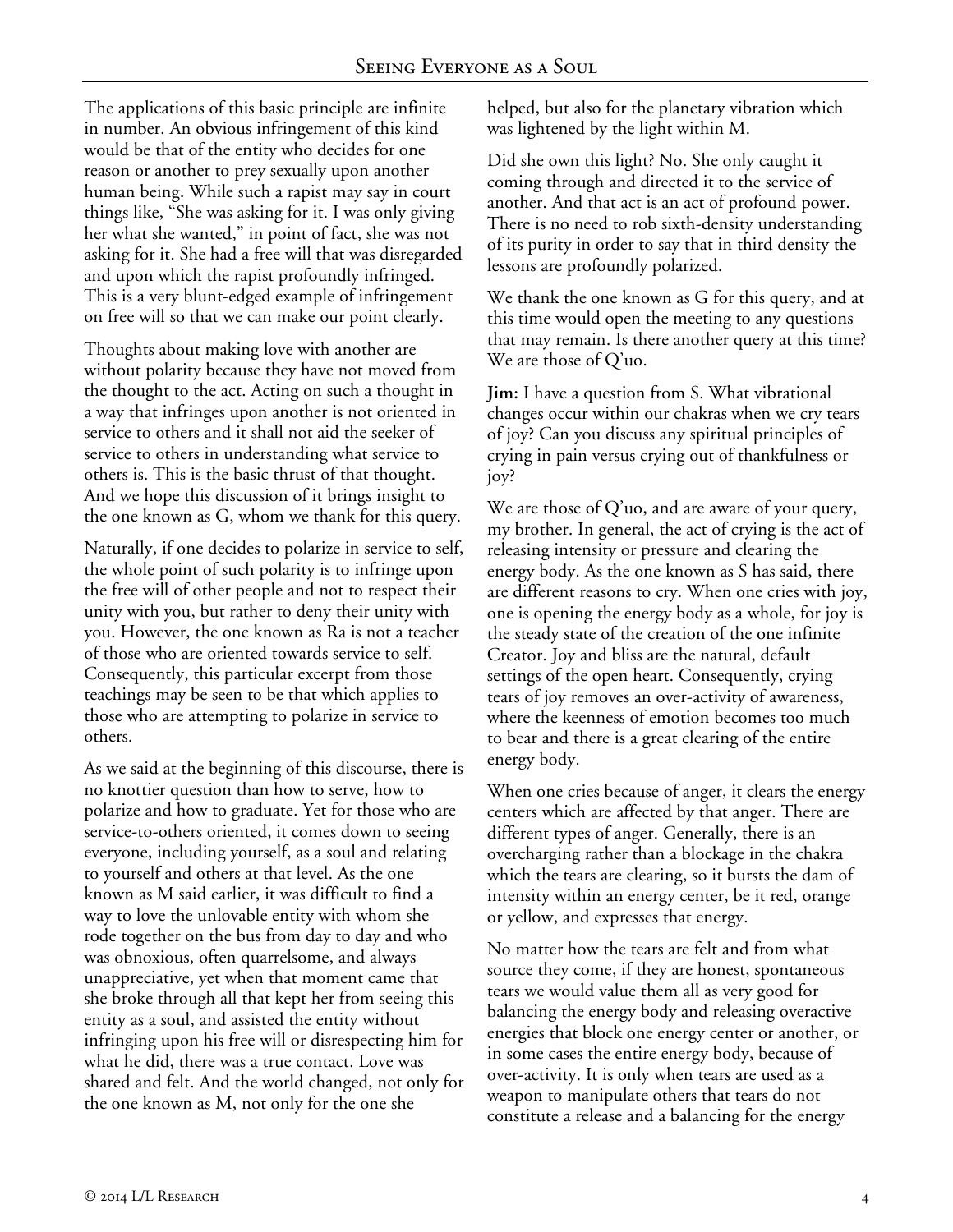body. In those cases where tears are used to manipulate, in point of fact, there is an increase in the over-activity or blockage of an energy center.

We are those of Q'uo, and would ask if there is another query at this time?

**L:** I have a query, Q'uo. If one puts a great deal of work into writing a work of fiction, is it possible that they could create thoughtforms by doing this? And if that is the case, would the writer be responsible for these thoughtforms in any way?

We are those of Q'uo, and are aware of your query, my sister. Whenever entities create, whether it be melodies or patterns of movement or characters on paper, they are indeed creating or, looked at another way, expressing thoughtforms. We use these terms almost interchangeably because there is nothing new under the sun. Each character that is created by the author, each melody that is created by the composer, each dance that is expressed by a dancer, catches that which was in the universal mind, shall we say, catches that expression …

### *(Side one of tape ends.)*

# *(Carla channeling)*

… of vibration which has been before and which shall be again, but which at this moment is created anew and afresh by the singer, the writer or the dancer.

We are not saying that if you create an entity named John, and if you go back in literature to the Babylonian times, you will find another author that created an entity named John. We are saying that each character that you create, each melody that you shape, each rhythm that you express, expresses a certain complex of vibrations that together form a thought, and that level of vibration that creates that crystallized thought is that into which you have tapped and into which others before you have tapped and others after you shall tap.

This does not denigrate the quality of your creation or its originality. Rather, it is that in creating a thoughtform you are also adding to that vibratory thoughtform with your interpretation, your creation, your, shall we say, sum of multiplication and addition and division and re-adding and resubtracting, so that your expression of how you got to that vibratory expression is unique. Your character is unique. The vibration behind that character shall live forever, not only by the name of your character, but by other names as well.

May we answer you further, my sister? We are those of Q'uo.

**L:** Yes. I was wondering, if you create a world in a story, is there the possibility that somewhere that world actually springs into existence?

We are those of  $Q'$ uo, and are aware of your query, my sister. Yes, my sister. In an infinite creation, all that you think has every possibility of coming true. That is the power of your thoughts.

May we answer you further, my sister? We are those of Q'uo.

**L:** No, thank you, Q'uo.

Is there a final query before we leave this instrument? We are those of Q'uo.

### *(No further queries.)*

We are those of Q'uo. We hear the echoes of silence indicating to us that we have exhausted the queries in this circle for this evening. We thank you for this opportunity to share our thoughts with you. We praise you for the authenticity of your seeking and your determination to know the truth. And we share with you our perception that each of you is beautiful. As we gaze at your vibrations we find our hearts full of love for each of you. You are gallant and you are courageous and we are very privileged to meditate with you this evening.

We leave this instrument and this group, rejoicing in the power and in the peace of the one infinite Creator. We leave you in the Creator's love and light. We are known to you as the principle of Q'uo. Adonai, my friends. Adonai vasu.

#### **Notes to Our Readers**

One last cold spell pounded Kentucky's frozen fields and forests with icy rains yesterday, while the L/L Research crew was already getting busy with plans for our first Gathering of 2014, the Archetypes Workshop. This will happen from the  $11<sup>th</sup>$  of April. Fox and Steve, who are offering their beautiful farm as the setting for this event, have already begun their